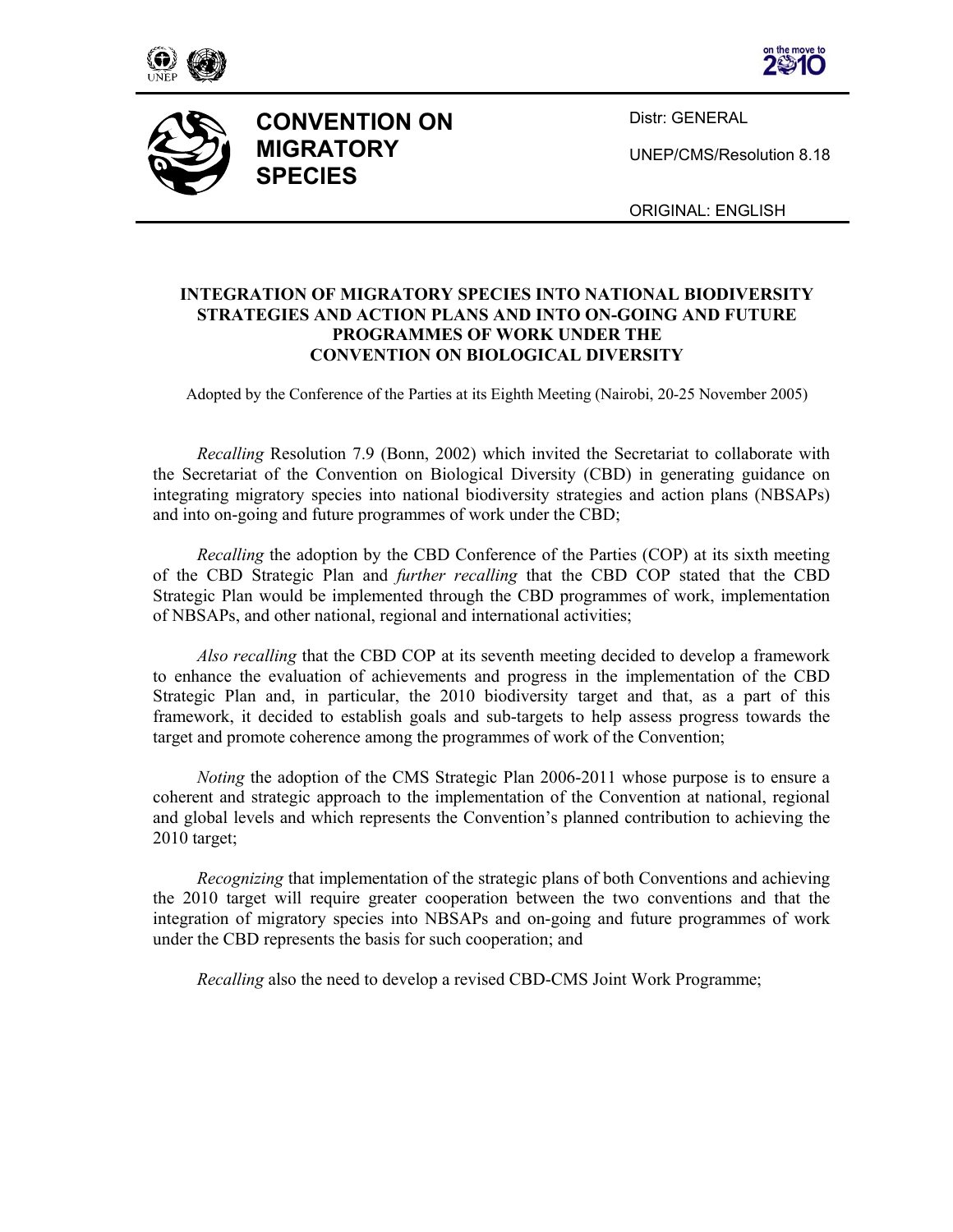# *The Conference of the Parties to the Convention on the Conservation of Migratory Species of Wild Animals*

1. *Invites* CMS Parties to take the necessary steps at the national level to ensure that migratory species are integrated into NBSAPs, as well as into their other activities to implement the on-going and future programmes of work under the CBD;

2. *Invites* CMS Parties to make use of the indicative list of actions contained in Annex I, and the indicative list of categories of relevant information on migratory species in Annex II, of this resolution as a basis to promote such integration, and to contribute to the achievement of the 2010 biodiversity target;

3. *Requests* CMS national focal points to cooperate fully with CBD national focal points, NBSAP managers and other national bodies responsible for CBD implementation with a view to ensuring coordination in the implementation of both conventions;

4. *Invites* the CMS Secretariat to continue to collaborate with the CBD Secretariat with a view to developing common guidelines to integrate migratory species into NBSAPs, making use of the preliminary guidance provided in Annex I to this resolution, and to report on progress made to the CMS Scientific Council at its 14<sup>th</sup> meeting and to appropriate meetings of the CBD SBSTTA;

5. *Further invites* the CMS Secretariat to continue to collaborate with the CBD Secretariat to ensure that on-going and future CBD programmes of work appropriately integrate migratory species at the global level when they are respectively reviewed or developed; and

6. *Endorses* the revised CBD-CMS Joint Work Programme (2006-2008) contained in Annex III to this resolution, *invites* CMS national focal points to undertake the Joint Work Programme's relevant activities in collaboration with their CBD counterparts or other national bodies responsible for CBD implementation, and *also invites* the Secretariat to collaborate with the CBD Secretariat to implement the activities identified in the Annex and others that may be mutually agreed in light of future developments in either forum.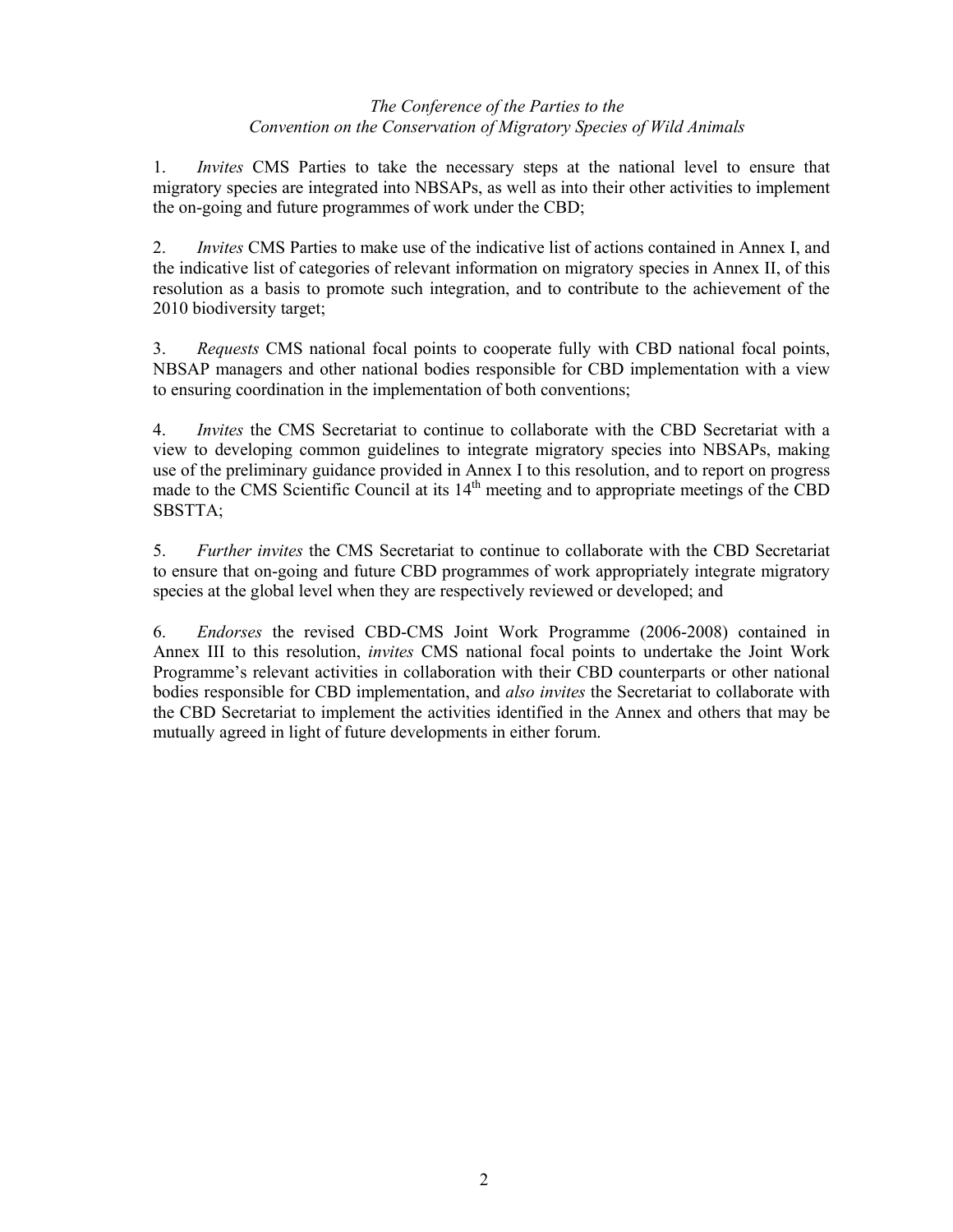#### **Annex I**

## **Guidance for integrating migratory species into National Biodiversity Strategies and Action Plans (NBSAPs) and other national-level activities to implement on-going and future CBD work programmes**

To promote the integration of migratory species into NBSAPs, CMS focal points should, if they have not already done so:

- (i) Identify the agency or multi-agency body responsible for NBSAP management, establish contact and arrange to participate fully in the national biodiversity planning process;
- (ii) Familiarize themselves with the CBD provisions, existing NBSAP guidelines, CBD decisions relevant to the implementation of its Articles 6 to 20 (including the programmes of work, tools and guidance, and the framework for monitoring progress towards the 2010 target), the arrangements and procedures for developing implementing and reviewing the NBSAP, and the current status of the NBSAP;
- (iii) Provide relevant NBSAP managers or bodies with information on those migratory species for which the country is a Range State, in particular those already listed on one or both CMS Appendices, those whose conservation status is unfavourable, those which require international agreements for their conservation and management or those that would significantly benefit from the international cooperation that could be achieved by an international agreement;
- (iv) Provide information on participation in CMS Agreements and the national commitments deriving from these;
- (v) Provide further information on migratory species relevant to the national implementation of CBD Articles 6 to 20, to be considered in the development of a NBSAP (An indicative list of categories of such information is contained in Annex II to this Resolution);
- (vi) Provide, as an on-going activity, information on the further identification and monitoring of migratory species, measures taken to conserve such species and their habitats, and other information relevant to the implementation of CBD Articles 6 to 20, as such information becomes available through the implementation of measures undertaken within the framework of CMS and its Agreements, including its Strategic Plan 2006-2011;
- (vii) Provide relevant CMS documentation and information, including: amendments to the Appendices, resolutions and recommendations, reports of meetings of CMS and Agreement bodies, details of new and future Agreements and details of outreach and communication activities;
- (viii) Provide access to previous CMS national reports and invite the participation of NBSAP bodies and actors in the preparation of future CMS national reports;
- (ix) Identify and contact the CBD focal points or other bodies responsible for implementing the different CBD programmes of work in the country with a view to jointly identifying where measures already taken or which could be taken under CMS could contribute to the development of national indicators, goals and sub-targets for, and/or to the further implementation of, the programme of work in question; and
- (x) Identify those national measures undertaken in response to the CMS Strategic Plan 2006-2011 that also contribute to the goals and targets of the CBD Strategic Plan and the 2010 biodiversity target, and bring these to the attention of the CBD national focal point or other bodies responsible for implementation of the CBD.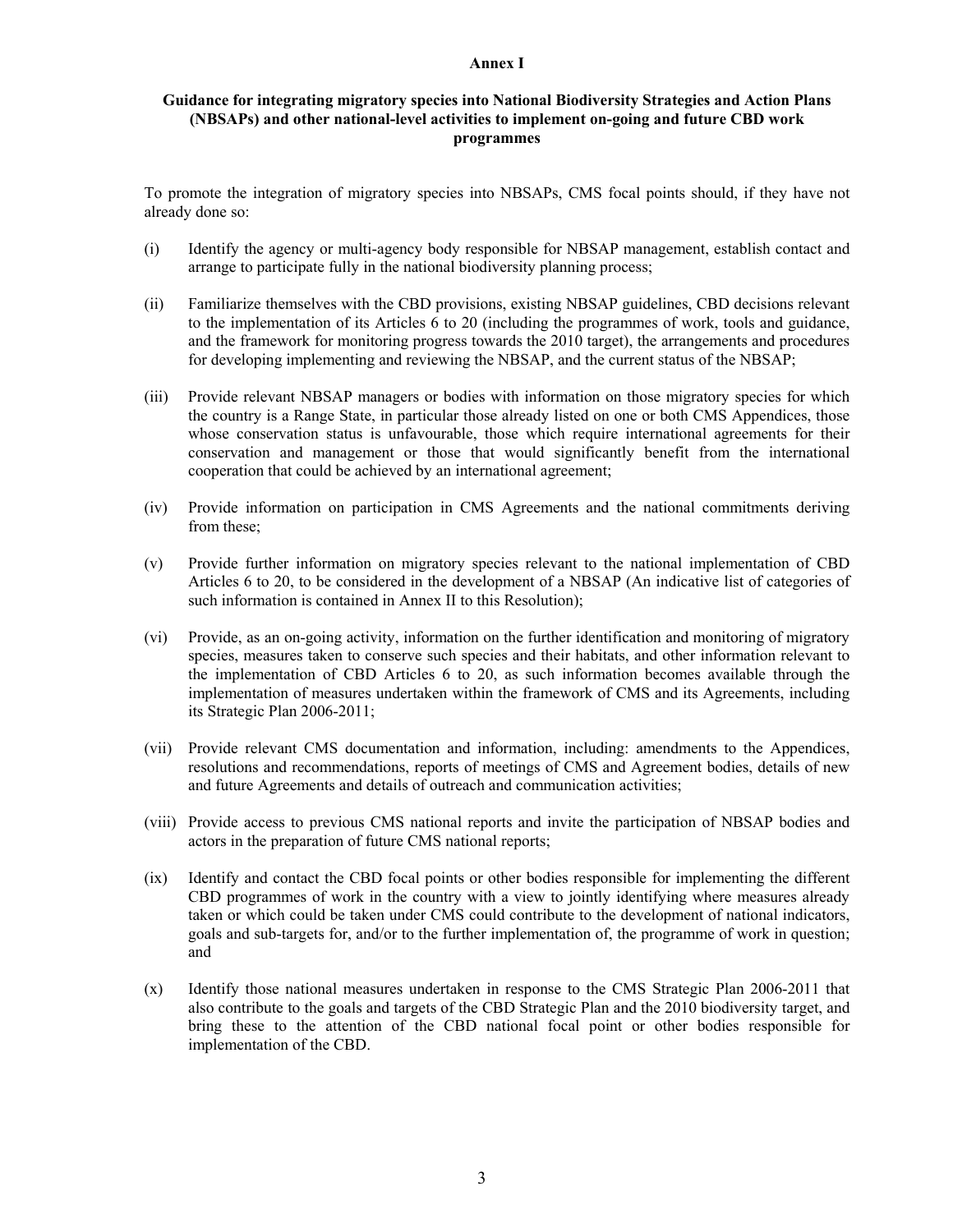## **Annex II**

## **Indicative list of categories of information on migratory species to be considered in the development of a NBSAP1**

- Available information including CMS Range State lists, on the presence within the country of migratory species listed in the CMS appendices, and their status and trends;
- Details of measures taken:
	- ¾ for the *in situ* conservation of migratory species, including for the conservation of habitats and the maintenance of viable populations; for habitat restoration and the recovery of threatened species; for controlling alien species that threaten migratory species; for the preservation and application of traditional knowledge relevant to the conservation and sustainable use of migratory species; to develop relevant legislation or regulatory provisions; or to regulate or manage processes or activities that represent a significant adverse effect on migratory species;
	- $\triangleright$  for the ex situ conservation of migratory species; and
	- $\triangleright$  for the sustainable use of migratory species;
- Details of:
	- $\triangleright$  Existing or potential economically and socially sound measures that aim to the conservation and sustainable use of migratory species;
	- $\triangleright$  Existing or necessary research and training measures, in particular co-operative programmes;
	- $\triangleright$  Public education and awareness activities that focus on migratory species;
	- $\triangleright$  Relevant impact assessment measures designed to avoid or minimize adverse impacts of proposed projects on migratory species, including those addressing potential threats from power transmission lines and wind farms;
	- ¾ Applications for access to genetic resources or associated traditional knowledge involving migratory species and accompanying benefit sharing arrangements according to international and domestic law;
	- ¾ Measures promoting access to and transfer of technology relevant to the conservation and sustainable use of migratory species or which make use of genetic resources derived from migratory species;
	- $\triangleright$  Measure taken to facilitate the exchange of information relevant to the conservation and sustainable use of migratory species and of relevant international technical and scientific cooperation;
	- $\triangleright$  Financial resources needed for the conservation and sustainable use of migratory species and of financial resources received for this purpose from the CBD financial mechanism and other bilateral, regional and multilateral channels.

l

<sup>1</sup> Adapted from CBD Articles 6-20 and CMS Articles II and III.